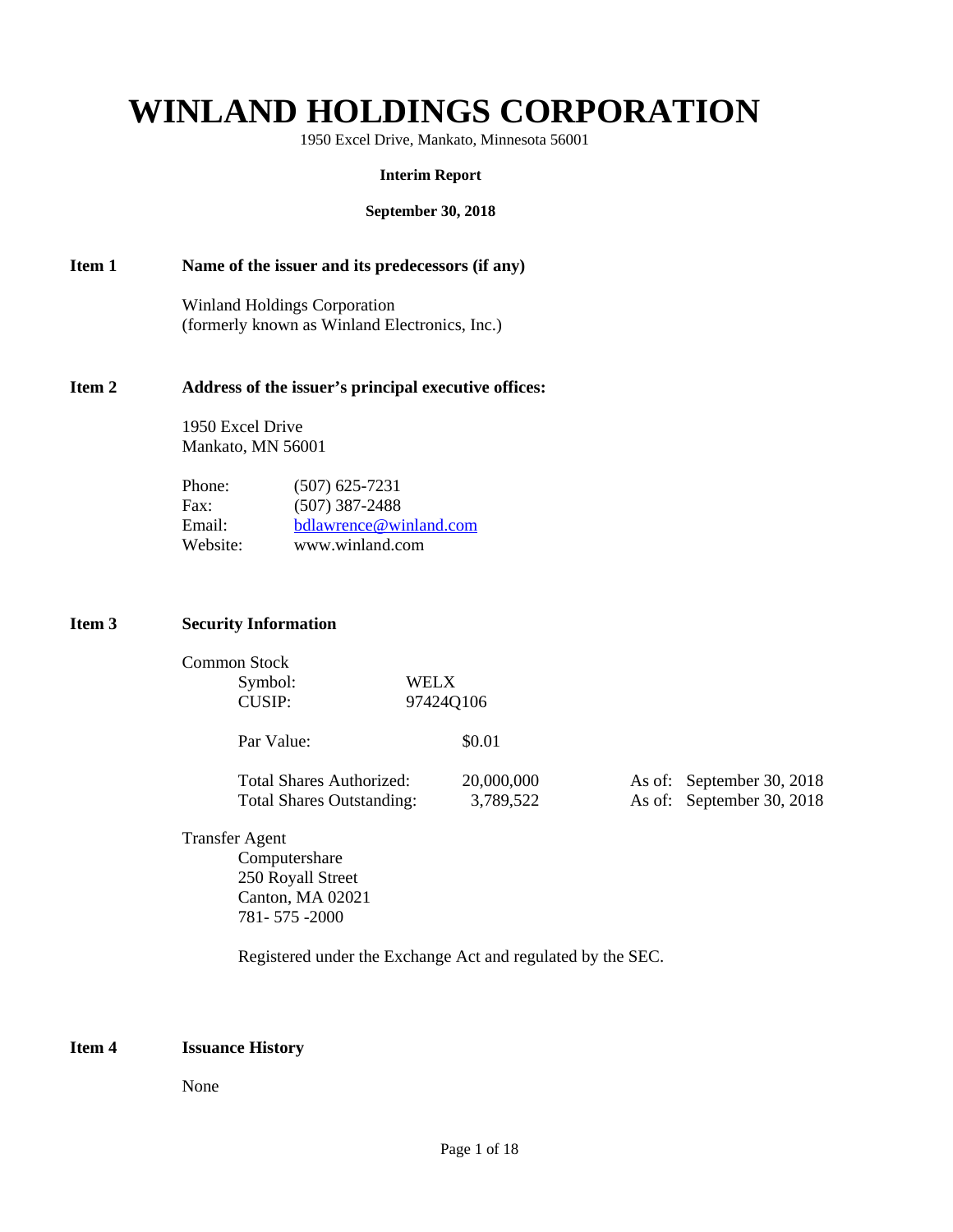# **Item 5 CONSOLIDATED FINANCIAL STATEMENTS**

# **WINLAND HOLDINGS CORPORATION CONDENSED CONSOLIDATED BALANCE SHEETS**

(In Thousands, Except Share Data)

|                                                                                |    | September 30, |      | December 31, |  |
|--------------------------------------------------------------------------------|----|---------------|------|--------------|--|
|                                                                                |    | 2018          | 2017 |              |  |
| <b>ASSETS</b>                                                                  |    | (unaudited)   |      |              |  |
| <b>Current Assets</b>                                                          |    |               |      |              |  |
| Cash and cash equivalents                                                      | \$ | 916           | \$   | 1,596        |  |
| Short-term marketable securities (Note 11)                                     |    | 172           |      | 27           |  |
| Short-term investments (Note 14)                                               |    | 8             |      |              |  |
| Rights to payment (Note 14)                                                    |    | 319           |      |              |  |
| Accounts receivable, less allowance for doubtful                               |    |               |      |              |  |
| accounts of \$8 as of both September 30, 2018 and December 31, 2017 (Note 2)   |    | 490           |      | 460          |  |
| Inventories (Note 4)                                                           |    | 774           |      | 437          |  |
| Prepaid expenses and other assets                                              |    | 66            |      | 47           |  |
| <b>Total current assets</b>                                                    |    | 2,745         |      | 2,567        |  |
| Property and Equipment, at cost                                                |    |               |      |              |  |
| Property and equipment                                                         |    | 359           |      | 357          |  |
| Less accumulated depreciation                                                  |    | 334           |      | 322          |  |
| Net property and equipment                                                     |    | 25            |      | 35           |  |
| Equity method investment (Note 9)                                              |    | 176           |      | 205          |  |
| Long-term marketable securities (Note 11)                                      |    | 11            |      |              |  |
| Long-term investments (Note 14)                                                |    | 29            |      |              |  |
| <b>Total long-term assets</b>                                                  |    | 216           |      | 205          |  |
|                                                                                |    |               |      |              |  |
| <b>Total assets</b>                                                            | \$ | 2,986         | \$   | 2,807        |  |
| <b>LIABILITIES AND STOCKHOLDERS' EQUITY</b>                                    |    |               |      |              |  |
| <b>Current Liabilities</b>                                                     |    |               |      |              |  |
| Accounts payable                                                               | \$ | 413           | \$   | 450          |  |
| Accrued liabilities:                                                           |    |               |      |              |  |
| Compensation                                                                   |    | 52            |      | 53           |  |
| Unearned revenue                                                               |    | 71            |      | 42           |  |
| Other                                                                          |    | 16            |      | 16           |  |
| <b>Total current liabilities</b>                                               |    | 552           |      | 561          |  |
| <b>Stockholders' Equity (Note 6)</b>                                           |    |               |      |              |  |
| Common stock, par value \$0.01 per share; authorized 20,000,000 shares; issued |    |               |      |              |  |
| and outstanding 3,789,522 as of both September 30, 2018 and December 31, 2017  |    | 38            |      | 38           |  |
| Additional paid-in capital                                                     |    | 5,111         |      | 5,111        |  |
| Accumulated deficit                                                            |    | (2,728)       |      | (2,900)      |  |
| Accumulated other comprehensive gain (loss)                                    |    | <u>13</u>     |      | (3)          |  |
| Total stockholders' equity                                                     |    | 2,434         |      | 2,246        |  |
| Total liabilities and stockholders' equity                                     |    | 2,986         |      | 2,807        |  |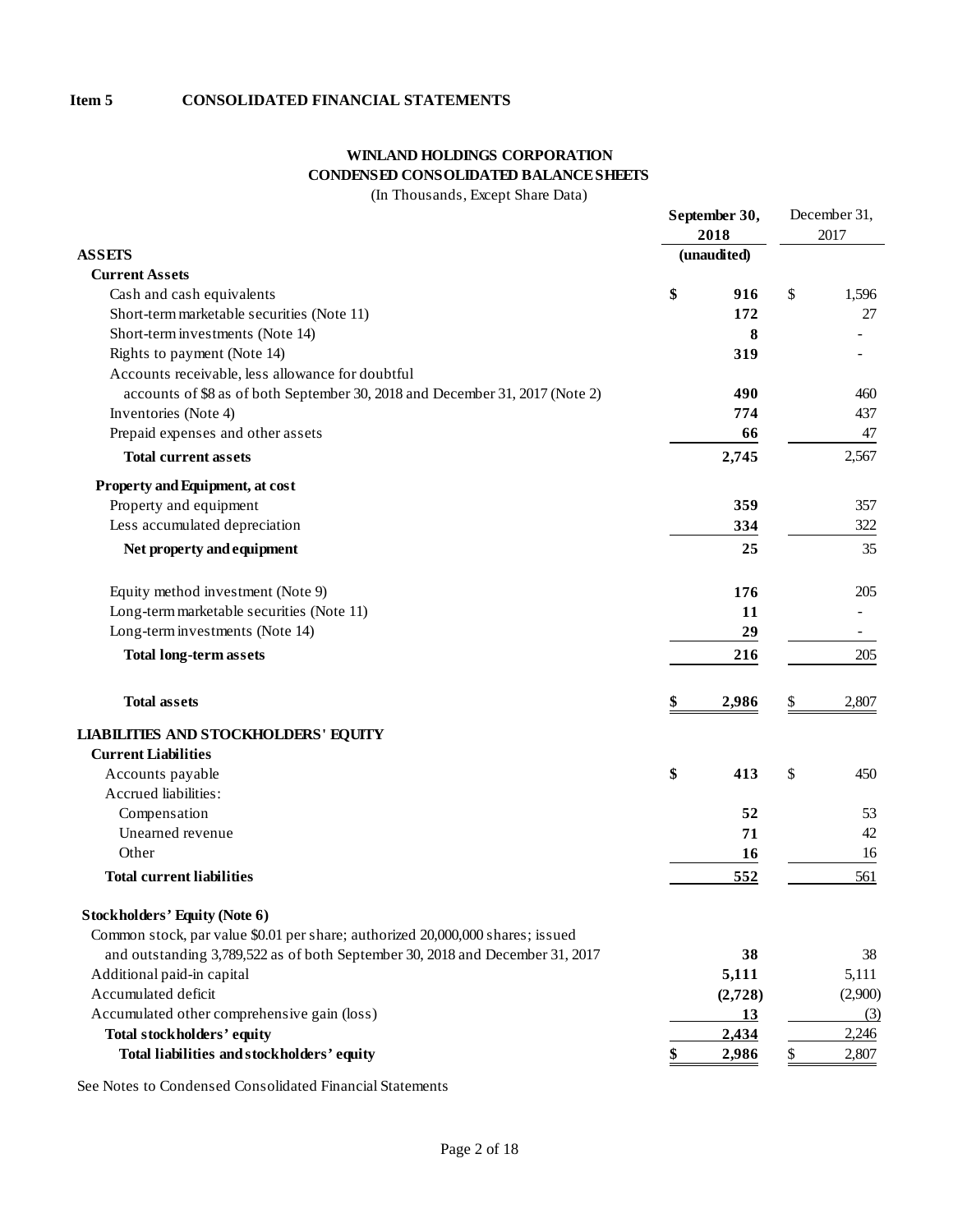# **WINLAND HOLDINGS CORPORATION CONDENSED CONSOLIDATED STATEMENTS OF OPERATIONS**

(In Thousands, Except Share and Per Share Data)

(unaudited)

|                                                       | For the Three Months Ended |           |               |                | For the Nine Months Ended |           |                           |           |
|-------------------------------------------------------|----------------------------|-----------|---------------|----------------|---------------------------|-----------|---------------------------|-----------|
|                                                       | September 30,              |           |               | September 30,  |                           |           |                           |           |
|                                                       |                            | 2018      |               | 2017           |                           | 2018      |                           | 2017      |
| Net sales (Note 2)                                    | \$                         | 915       | $\mathsf{\$}$ | 830            | \$                        | 2,952     | $\boldsymbol{\mathsf{S}}$ | 2,702     |
| Cost of sales                                         |                            | 618       |               | 511            |                           | 1,985     |                           | 1,684     |
| Gross profit                                          |                            | 297       |               | 319            |                           | 967       |                           | 1,018     |
| Operating expenses:                                   |                            |           |               |                |                           |           |                           |           |
| General and administrative                            |                            | 141       |               | 139            |                           | 455       |                           | 456       |
| Sales and marketing                                   |                            | 69        |               | 109            |                           | 293       |                           | 358       |
| Research and development                              |                            | 9         |               | $\mathfrak{Z}$ |                           | 58        |                           | 6         |
| Total operating expenses                              |                            | 219       |               | 251            |                           | 806       |                           | 820       |
| <b>Operating income</b>                               |                            | 78        |               | 68             |                           | 161       |                           | 198       |
| Other income (expense) (Note 12)                      |                            | 21        |               | (9)            |                           | 11        |                           | 8         |
| Net income                                            |                            | 99        | \$            | 59             | \$                        | 172       | \$                        | 206       |
| Income per common share data:                         |                            |           |               |                |                           |           |                           |           |
| Basic                                                 | \$                         | 0.03      | \$            | 0.02           | \$                        | 0.05      | \$                        | 0.05      |
| Diluted                                               | \$                         | 0.03      | \$            | 0.02           | \$                        | 0.04      | \$                        | 0.05      |
| Weighted-average number of common shares outstanding: |                            |           |               |                |                           |           |                           |           |
| Basic                                                 |                            | 3,789,522 |               | 3,789,522      |                           | 3,789,522 | 3,789,522                 |           |
| Diluted                                               |                            | 3,834,870 |               | 3,866,216      |                           | 3,838,011 |                           | 3,876,097 |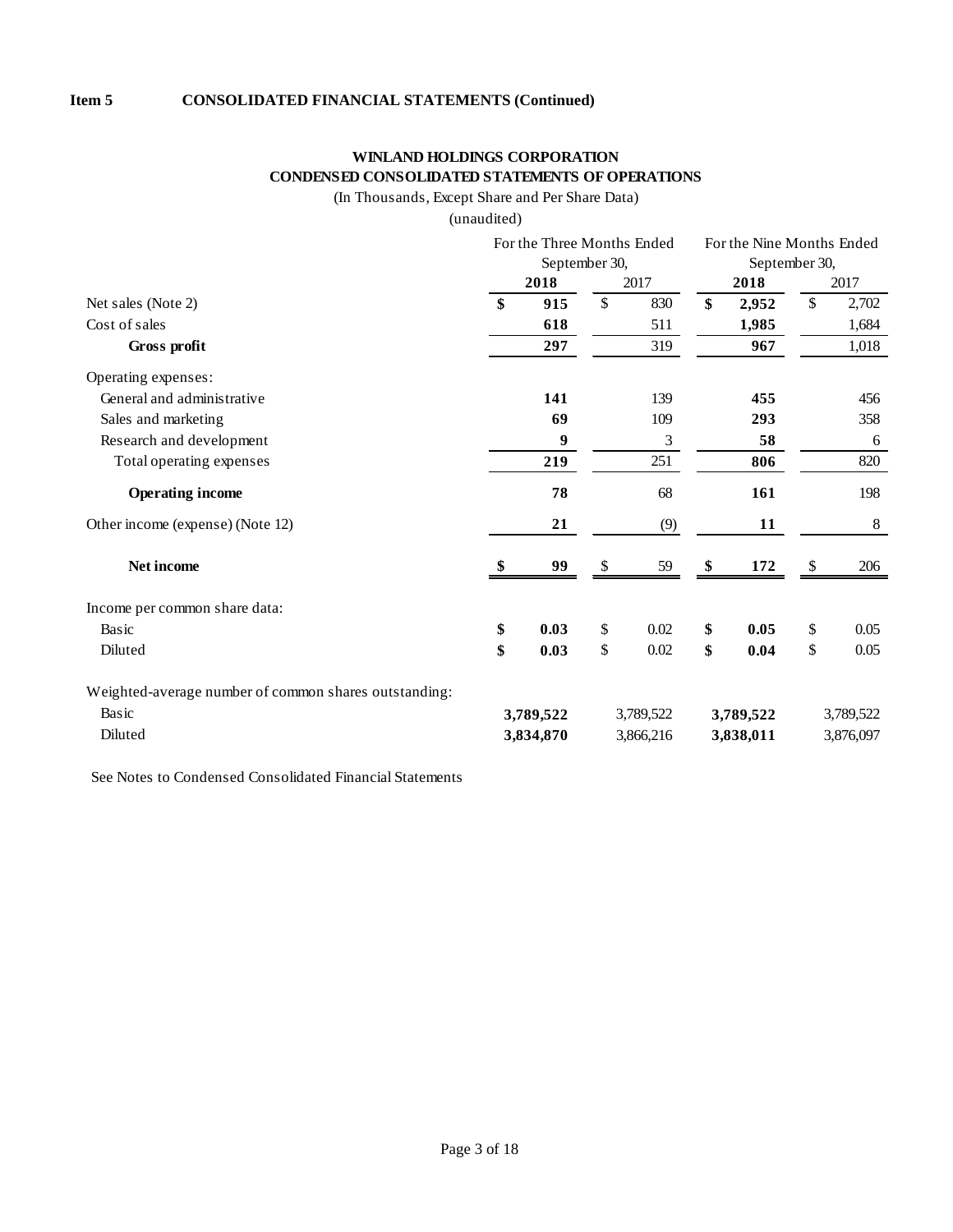# **WINLAND HOLDINGS CORPORATION CONSOLIDATED STATEMENTS OF COMPREHENSIVE INCOME**

(In Thousands)

(unaudited)

|                                                             | For the Three Months Ended<br>September 30, |      |      | For the Nine Months Ended |               |     |      |     |
|-------------------------------------------------------------|---------------------------------------------|------|------|---------------------------|---------------|-----|------|-----|
|                                                             |                                             |      |      |                           | September 30, |     |      |     |
|                                                             |                                             | 2018 | 2017 |                           | 2018          |     | 2017 |     |
| Net income                                                  |                                             | 99   |      | 59                        |               | 172 |      | 206 |
| Change in unrealized gains/losses on marketable securities: |                                             |      |      |                           |               |     |      |     |
| Change in fair value of marketable securities, net of tax   |                                             |      |      | (4)                       |               | 16  |      | (2) |
| Total change in unrealized gains/losses on marketable       |                                             |      |      |                           |               |     |      |     |
| securities, net of tax                                      |                                             |      |      | (4)                       |               | 16  |      | (2) |
| Total other comprehensive income (loss)                     |                                             |      |      | (4)                       |               | 16  |      | (2) |
| Total comprehensive income                                  |                                             | 100  | \$.  | 55                        |               | 188 | S    | 204 |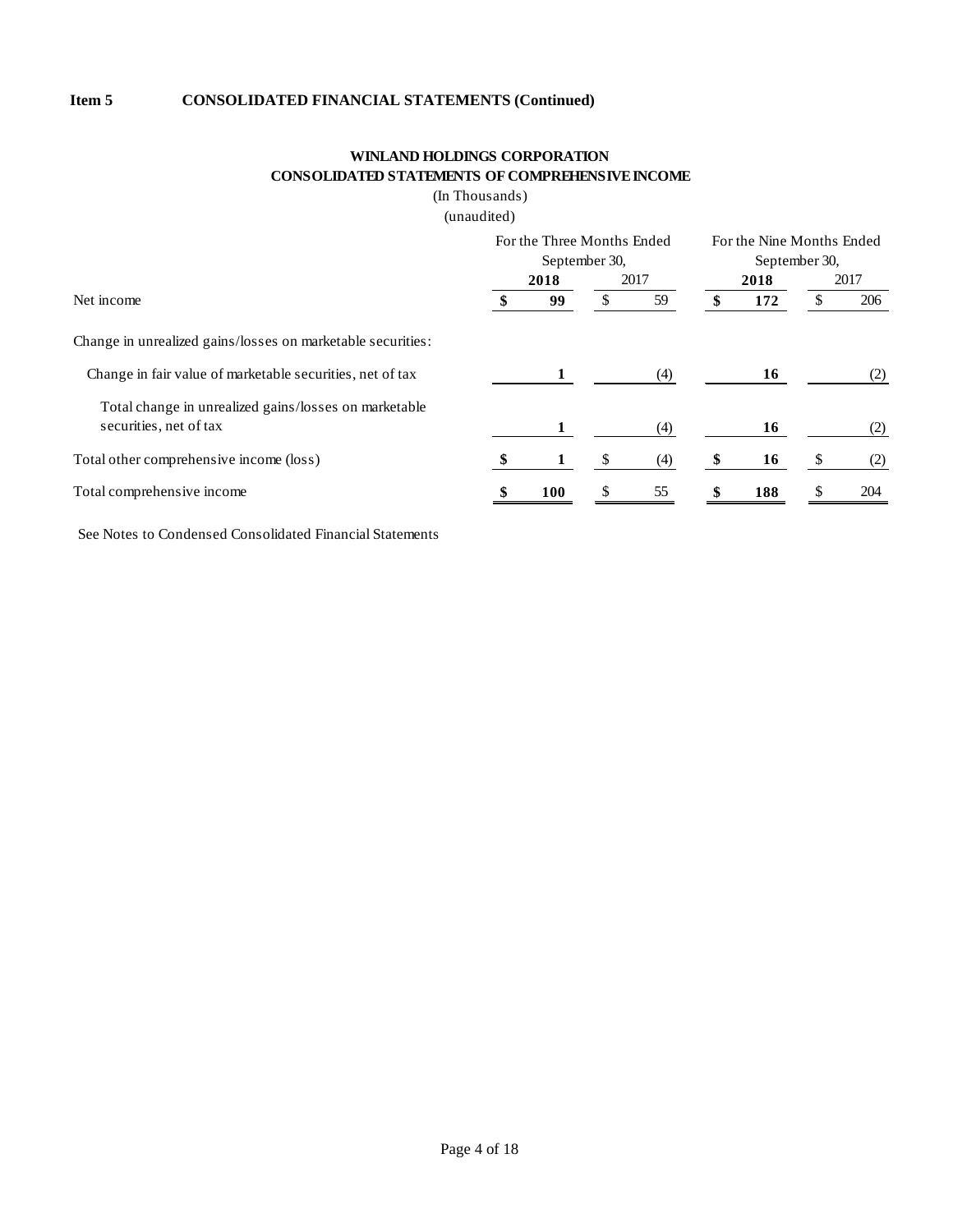# **WINLAND HOLDINGS CORPORATION CONDENSED CONSOLIDATED STATEMENTS OF CASH FLOWS**

(In Thousands)

(unaudited)

|                                                      | For the Nine Months Ended<br>September 30, |       |    |                |  |  |
|------------------------------------------------------|--------------------------------------------|-------|----|----------------|--|--|
|                                                      |                                            | 2018  |    | 2017           |  |  |
| Cash flows from operating activities                 |                                            |       |    |                |  |  |
| Net income                                           | \$                                         | 172   | \$ | 206            |  |  |
| Adjustments to reconcile net income to net cash      |                                            |       |    |                |  |  |
| provided by (used in) operating activities:          |                                            |       |    |                |  |  |
| Depreciation                                         |                                            | 12    |    | 13             |  |  |
| Loss on investment in equity method investment       |                                            | 29    |    | $\overline{4}$ |  |  |
| Net realized gain from marketable securities         |                                            | (35)  |    |                |  |  |
| Decrease in allowance for obsolete inventory         |                                            | (15)  |    | (20)           |  |  |
| Changes in assets and liabilities:                   |                                            |       |    |                |  |  |
| Accounts receivables                                 |                                            | (30)  |    | 22             |  |  |
| Inventories                                          |                                            | (322) |    | (146)          |  |  |
| Prepaid expenses and other assets                    |                                            | (19)  |    | (27)           |  |  |
| Accounts payable                                     |                                            | (37)  |    | 58             |  |  |
| Unearned revenue                                     |                                            | 29    |    | 36             |  |  |
| <b>Accrued liabilities</b>                           |                                            | (1)   |    | (17)           |  |  |
| Net cash provided by (used in) operating activities  |                                            | (217) |    | 129            |  |  |
| Cash flows from investing activities                 |                                            |       |    |                |  |  |
| Purchases of marketable securities                   |                                            | (150) |    | (31)           |  |  |
| Sale of marketable securities                        |                                            | 45    |    |                |  |  |
| Purchases of rights to payment                       |                                            | (351) |    |                |  |  |
| Proceeds from rights to payment                      |                                            | 32    |    |                |  |  |
| Purchases of investments                             |                                            | (42)  |    |                |  |  |
| Repayments from investments                          |                                            | 5     |    |                |  |  |
| Purchases of property and equipment                  |                                            | (2)   |    | (2)            |  |  |
| Net cash used in investing activities                |                                            | (463) |    | (33)           |  |  |
| Net increase (decrease) in cash and cash equivalents |                                            | (680) |    | 96             |  |  |
| Cash and cash equivalents                            |                                            |       |    |                |  |  |
| Beginning                                            |                                            | 1,596 |    | 1,449          |  |  |
| Ending                                               | \$                                         | 916   | \$ | 1,545          |  |  |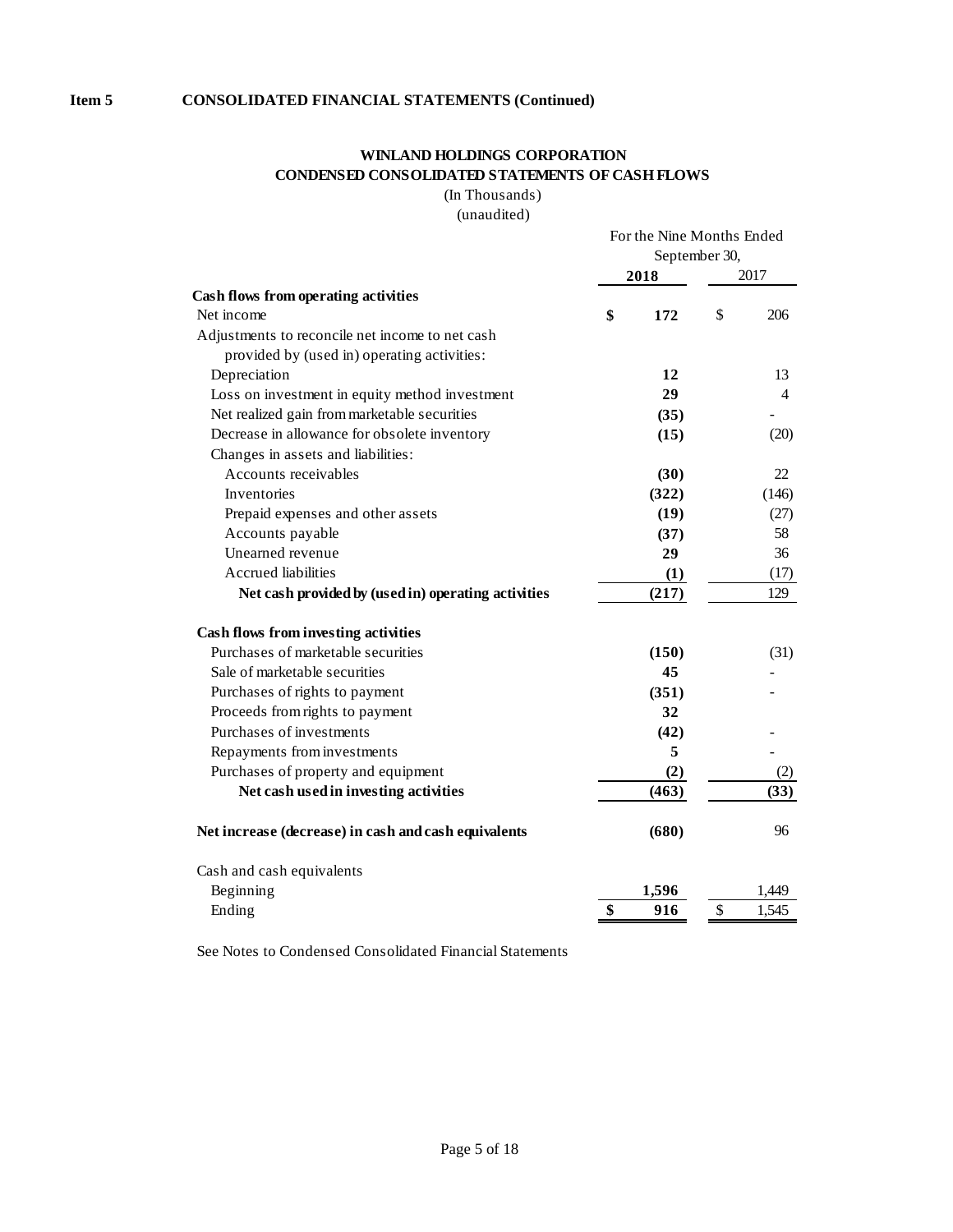#### **Note 1. Basis of Presentation**

The accompanying unaudited condensed consolidated financial statements have been prepared by Winland Holdings Corporation ("Winland" or the "Company") in accordance with accounting principles generally accepted in the United States of America for the preparation of interim financial information. Accordingly, they do not include all of the information and notes required by accounting principles generally accepted in the United States of America for complete financial statements. In the opinion of management, all adjustments (consisting of normal recurring adjustments) considered necessary for a fair presentation have been included. Financial results for the nine months ended September 30, 2018 are not necessarily indicative of the results that may be expected for the year ending December 31, 2018.

The condensed consolidated balance sheet at December 31, 2017 has been derived from the audited financial statements as of that date but does not include all of the information and footnotes required by accounting principles generally accepted in the United States of America for complete financial statement presentation.

This financial information should be read in conjunction with the financial statements and notes included in the Company's Annual Report for the year ended December 31, 2017.

Management is required to make certain estimates and assumptions which affect the amounts of assets, liabilities, revenue, and expenses reported. Actual results could differ materially from these estimates and assumptions.

The Company evaluates events through the date the consolidated financial statements are filed for events requiring adjustment to or disclosure in the consolidated financial statements.

#### **Note 2. Major Customers**

The Company has two customers that accounted for 10 percent (10%) or more of net sales for the three and nine months ended September 30, 2018 and 2017 as follows:

|                   | For the Three Months Ended September 30, |      |  |  |  |
|-------------------|------------------------------------------|------|--|--|--|
| Sales percentage: | 2018                                     | 2017 |  |  |  |
| Customer A        | 45%                                      | 54%  |  |  |  |
| Customer B        | 15%                                      | 10%  |  |  |  |
|                   |                                          |      |  |  |  |

|                   | For the Nine Months Ended September 30, |      |
|-------------------|-----------------------------------------|------|
| Sales percentage: | 2018                                    | 2017 |
| Customer A        | 57%                                     | 51%  |
| Customer B        | 13%                                     | 15%  |

The Company had net receivables (as a percentage of total receivables) from the above customers as follows:

|                                 | September 30, |      |
|---------------------------------|---------------|------|
| Accounts receivable percentage: | 2018          | 2017 |
| Customer A                      | 56%           | 50%  |
| Customer B                      | 11%           | 16%  |

#### **Note 3. Income per Common Share**

**Income per common share:** Basic income per common share is computed by dividing the net income by the weighted-average number of common shares outstanding during the period. Diluted income per common share is computed by dividing the net income by the weighted-average number of common shares outstanding during the period, including potentially dilutive shares such as the options and warrants to purchase shares of common stock at various amounts per share (see Note 6).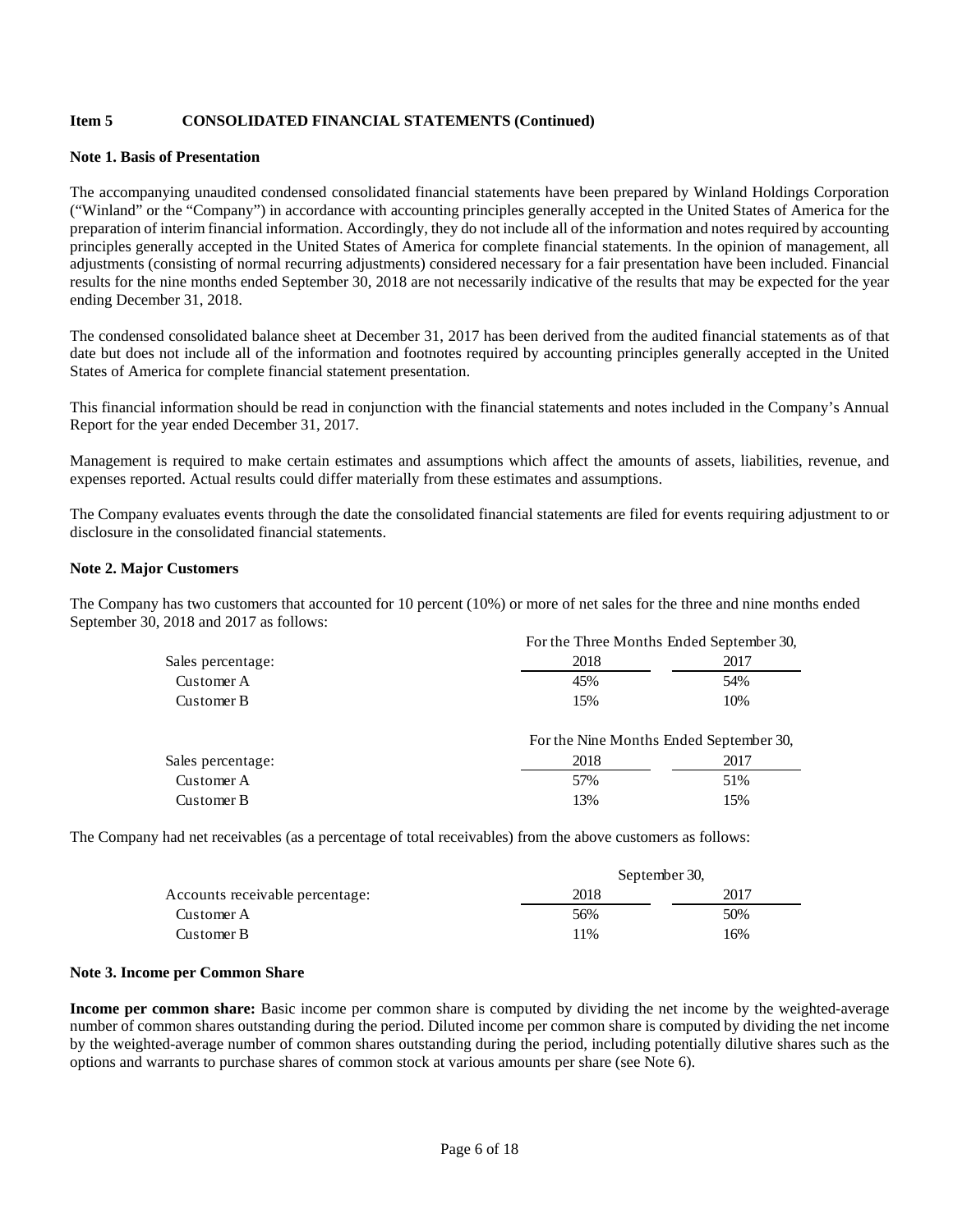#### **Note 3. Income per Common Share (Continued)**

For the three months ended September 30, 2018, the basic income per share was \$0.03 based on 3,789,522 shares outstanding. The diluted income per share was \$0.03 for the three months ended September 30, 2018, based on 3,834,870 shares outstanding, including 45,348 of dilutive option shares outstanding. For the three months ended September 30, 2017, the basic income per share was \$0.02 based on 3,789,522 shares outstanding. The diluted income per share was \$0.02 for the three months ended September 30, 2017, based on 3,866,216 shares outstanding, including 76,694 of dilutive option shares outstanding.

For the nine months ended September 30, 2018, the basic income per share was \$0.05 based on 3,789,522 shares outstanding. The diluted income per share was \$0.04 for the nine months ended September 30, 2018, based on 3,838,011 shares outstanding, including 48,489 of dilutive option shares outstanding. For the nine months ended September 30, 2017, the basic income per share was \$0.05 based on 3,789,522 shares outstanding. The diluted income per share was \$0.05 for the nine months ended September 30, 2017, based on 3,876,097 shares outstanding, including 86,575 of dilutive option shares outstanding.

# **Note 4. Inventories**

The components of inventories were as follows, net of reserves:

|                | September 30, 2018 | December 31, 2017 |  |     |
|----------------|--------------------|-------------------|--|-----|
| Raw materials  |                    | 49                |  |     |
| Finished goods |                    | 775               |  | 43, |
| Total, net     |                    | 774               |  | 43  |
|                |                    |                   |  |     |

 $S = \begin{bmatrix} 1 & 20, 2010 \\ 20, 2010 \end{bmatrix}$  D  $\begin{bmatrix} 1 & 21, 2017 \\ 20, 2017 \end{bmatrix}$ 

#### **Note 5. Allowance for Rework and Warranty Costs**

The Company provides a limited warranty for its products for a period of one year, which requires the Company to repair or replace defective product at no cost to the customer or refund the purchase price. The reserve reflecting historical experience and potential warranty issues is determined based on specific experience factors, including rate of return by item, average weeks outstanding from sale to return, average cost of repair, and relation of repair cost to original sales price. Any specific known warranty issues are considered individually. These are analyzed to determine the probability and the amount of financial exposure, and a specific reserve is established. The allowance for rework and warranty costs was \$15 at both September 30, 2018 and December 31, 2017.

# **Note 6. Stock-Based Awards**

At September 30, 2018, there was no unrecognized compensation cost related to share-based payments.

The following table summarizes information about stock options outstanding at September 30, 2018:

|                        |               | <b>Options Outstanding</b> |           |                  | Options Exercisable |     |                  |
|------------------------|---------------|----------------------------|-----------|------------------|---------------------|-----|------------------|
|                        |               | Weighted-Average           | Weighted- |                  |                     |     | Weighted-        |
| Range of               | Number of     | Remaining Contractual      |           | Average Exercise | Number of           |     | Average Exercise |
| <b>Exercise Prices</b> | <b>Shares</b> | Life (Years)               | Price     |                  | <b>Shares</b>       |     | Price            |
| $$0.500 - $0.599$      | 35,000        | 3.8                        | \$        | 0.51             | 35,000              | \$. | 0.51             |
| $$0.600 - $0.699$      | 11,000        | 0.6                        |           | 0.63             | 11,000              |     | 0.63             |
| $$0.700 - $0.799$      | 35,000        | 2.6                        |           | 0.70             | 35,000              |     | 0.70             |
| $$0.800 - $0.899$      | 11,000        | 1.6                        |           | 0.89             | 11,000              |     | 0.89             |
|                        | 92,000        | 2.7                        | ۰ħ        | 0.64             | 92,000              | S   | 0.64             |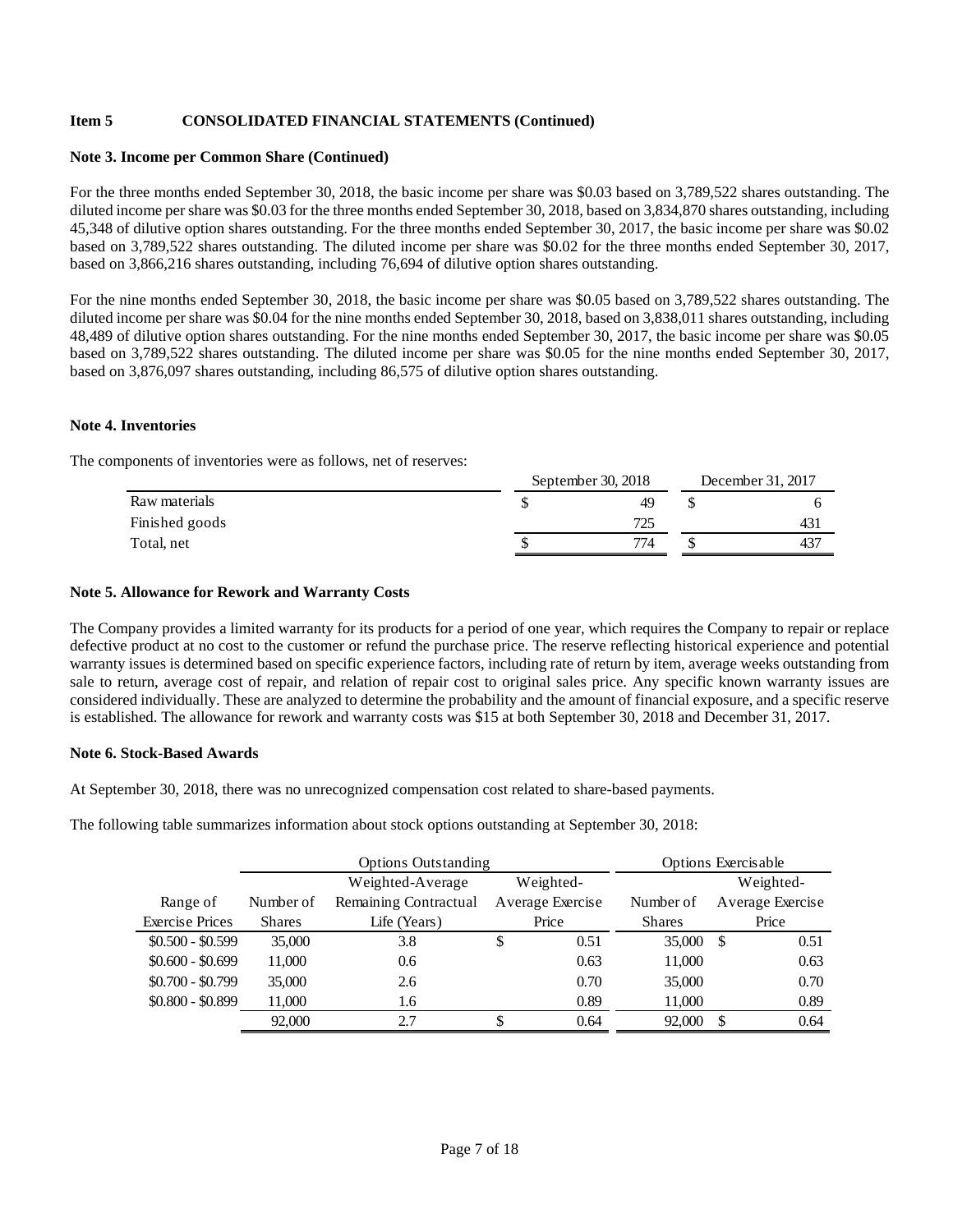#### **Note 7. Income Taxes**

Income taxes are accounted for under the asset and liability method. Deferred tax assets and liabilities are measured using enacted tax rates expected to apply to taxable income in the years in which those temporary differences are expected to be recovered or settled. The Company records a tax valuation allowance when it is more likely than not that it will not be able to recover the value of its deferred tax assets. The tax effect of the Company's valuation allowance for deferred tax assets is included in the annual effective tax rate. The full valuation allowance for deferred tax assets was \$1,679 as of both September 30, 2018 and December 31, 2017.

The Company calculates its income tax expense by estimating the annual effective tax rate and applying that rate to the year-to-date ordinary income (loss) at the end of the period. For the three and nine months ended September 30, 2018 and 2017, the Company calculated its estimated annualized effective tax rate at 0% and 0%, respectively, as the Company provided a full valuation allowance on deferred tax assets.

The Company had no income tax expense on its \$172 pre-tax income from continuing operations for the nine months ended September 30, 2018. The Company had no income tax expense on its \$206 pre-tax income from continuing operations for the nine months ended September 30, 2017. The Company recognizes the financial statement benefit of a tax position only after determining that the relevant tax authority would more likely than not sustain the position following an audit. For tax positions meeting the morelikely-than-not threshold, the amount recognized in the consolidated financial statements is the largest benefit that has a greater than 50% likelihood of being realized upon ultimate settlement with the relevant tax authority.

The years 2014 through 2017 remain open for examination by the IRS and other state agencies.

The Company recognizes interest accrued on uncertain tax positions as well as interest received from favorable tax settlements within interest expense. The Company recognizes penalties accrued on unrecognized tax benefits within general and administrative expenses. For the three and nine month ended September 30, 2018 and 2017, the Company recognized no interest or penalties related to uncertain tax positions.

At December 31, 2017, the Company had net operating loss carryforwards for federal purposes of \$6,269 and \$4,579 for state income tax purposes that are available to offset future taxable income and begin to expire in the year 2031 and 2023, respectively. At December 31, 2017, the Company had Minnesota research and development tax credit carryforwards of \$12, which begin to expire in the year 2023.

The Company's ability to utilize its net operating losses ("NOLs") to reduce taxable income in future years may be limited for various reasons, including if projected future taxable income is insufficient to recognize the full benefit of such NOLs prior to their expiration. Additionally, the ability to fully utilize these tax assets could also be adversely affected if the Company is deemed to have had an "ownership change" within the meaning of Section 382 of the Internal Revenue Code of 1986, as amended (the "Code"). An ownership change is generally defined as a greater than 50% increase in equity ownership by "5-percent shareholders" (as that term is defined for purposes of Section 382 of the Code) in any three-year testing period. See Note 8, which more fully describes the Section 382 Rights Agreement approved by the Company.

The Company does not anticipate any significant changes to the total amounts of unrecognized tax benefits in the next twelve months.

# **Note 8. Shareholder Rights Plan**

The Company entered into a Section 382 Rights Agreement with its transfer agent Computershare Limited, dated as of February 27, 2014 (the "382 Rights Agreement"). The purpose of the 382 Rights Agreement is to help protect the Company's net operating loss tax asset by deterring certain acquisitions of Company common stock by persons or groups beneficially owning 5% or more of the Company's outstanding common stock, which could have the effect of limiting the Company's ability to use its built in losses and any resulting net loss carry forwards to reduce potential future federal income tax obligations. The Company's ability to use its net loss carry forwards in the future may be significantly limited if it experiences an "ownership change" for U.S. federal income tax purposes. In general, an ownership change will occur when the percentage of the Company's ownership (by value) of one or more "5 percent shareholders" (as defined in the Internal Revenue Code of 1986, as amended) has increased by more than 50 percent over the lowest percentage owned by such shareholders at any time during the prior three years (calculated on a rolling basis).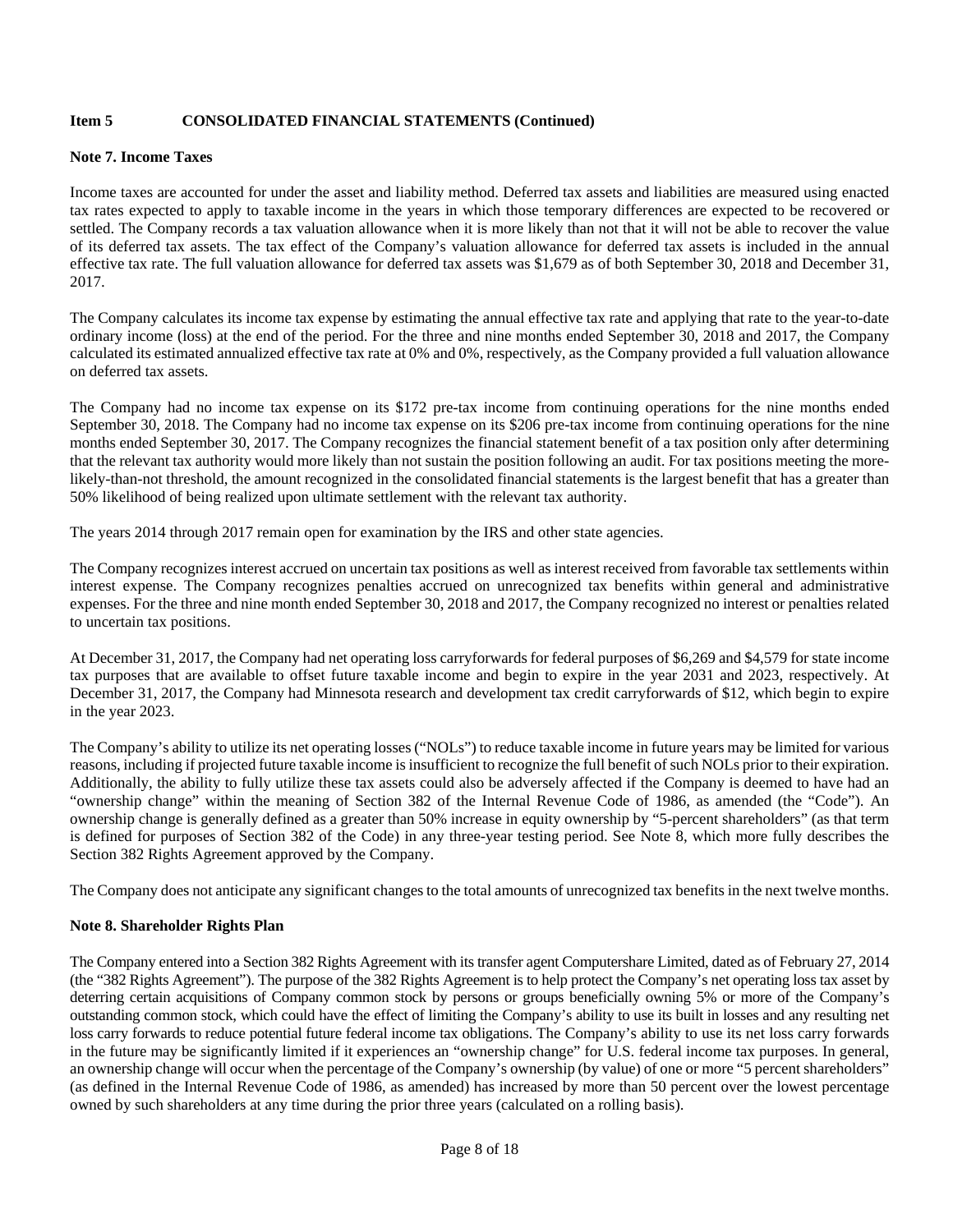#### **Note 8. Shareholder Rights Plan (Continued)**

Under the 382 Rights Agreement, from and after the record date of March 10, 2014 (the "Record Date"), each share of Company common stock will carry with it one preferred share purchase right (a "Right"). In connection with adoption of the Section 382 Rights Agreement, the Board declared a dividend distribution of the Rights to shareholders of record on the Record Date. Each Right will allow its holder to purchase from the Company one one-thousandth of a share of Series B Junior Participating Preferred Stock for \$14.00 (the "Exercise Price"). The Rights will not be exercisable until 10 days after the public announcement that a person or group has become an "Acquiring Person" by obtaining beneficial ownership of 4.99% or more of the Company's outstanding common stock, or by the future acquisition of any shares of Company common stock by any person or group who held 4.99% or more of the Company's outstanding common stock as of the date the 382 Rights Agreement was adopted. If a person or group becomes an Acquiring Person, all holders of Rights except the Acquiring Person may, for payment of the Exercise Price, purchase shares of common stock with a market value of twice the Exercise Price, based on the market price of the common stock as of the acquisition that resulted in such person or group becoming an Acquiring Person.

Prior to exercise, the Right does not give its holder any dividend, voting, or liquidation rights. The Rights will expire on March 10, 2019 and are redeemable by the Board for \$0.000001 per Right at any time prior to a person or group becoming an Acquiring Person. The Board has discretion under the 382 Rights Agreement to exempt any person or group from status as an Acquiring Person if the Board determines such person or group's acquisition will not limit the Company's use of its net loss carry forwards. The Company previously had a Shareholder Rights Plan, the rights under which expired on December 9, 2013.

# **Note 9. Equity Method Investment**

In July 2015, the Company completed an investment of \$200 in Northumberland IX LLC ("Northumberland"), a related party through common ownership and an entity formed with another third party to invest a total of \$1,200 in EDG-PMA, LLC ("EDG-PMA"), itself an entity formed in cooperation with Exhibits Development Group, LLC ("EDG") to develop, design, construct, market, place, own, and operate a traveling museum exhibition known as *The Magical History Tour: A Beatles Memorabilia Exhibition*. Northumberland's investment in EDG-PMA is effectively structured as convertible preferred equity. The convertible preferred equity pays an irregular preferred dividend at a rate of 10% per annum on any outstanding principal balance and is immediately convertible into 30% of EDG-PMA common equity upon repayment of Northumberland's \$1,200 principal amount, the timing of such repayment being dependent on the distributable cash flow of EDG-PMA. Until repayment of Northumberland's \$1,200 principal amount, the convertible preferred equity is entitled to the entirety of EDG-PMA distributable cash flow. Prior to the repayment of principal, the Company's interest in Northumberland is proportionate to its \$200 investment. Following the repayment of principal, the Company's distribution rights in Northumberland shall be 83.33%. The Company has no obligation to provide any further funding to either Northumberland or EDG-PMA.

The Company recognized a loss of \$29 and \$4 for the nine months ended September 30, 2018 and 2017, respectively on the investment in Northumberland which is included in other expense on the statement of operations. A summary of the assets, liabilities, and results of operations of Northumberland for the nine months ended September 30, 2018 and 2017 is presented below:

|                          |     | 2018   | 2017 |        |  |
|--------------------------|-----|--------|------|--------|--|
| <b>Total assets</b>      |     | 1,053  | \$   | 1,213  |  |
| <b>Total liabilities</b> | S.  | $\sim$ |      | $\sim$ |  |
| <b>Retained earnings</b> | S.  | 33     | \$.  | 35     |  |
| <b>Net loss</b>          | \$. | (177)  | \$   | (21)   |  |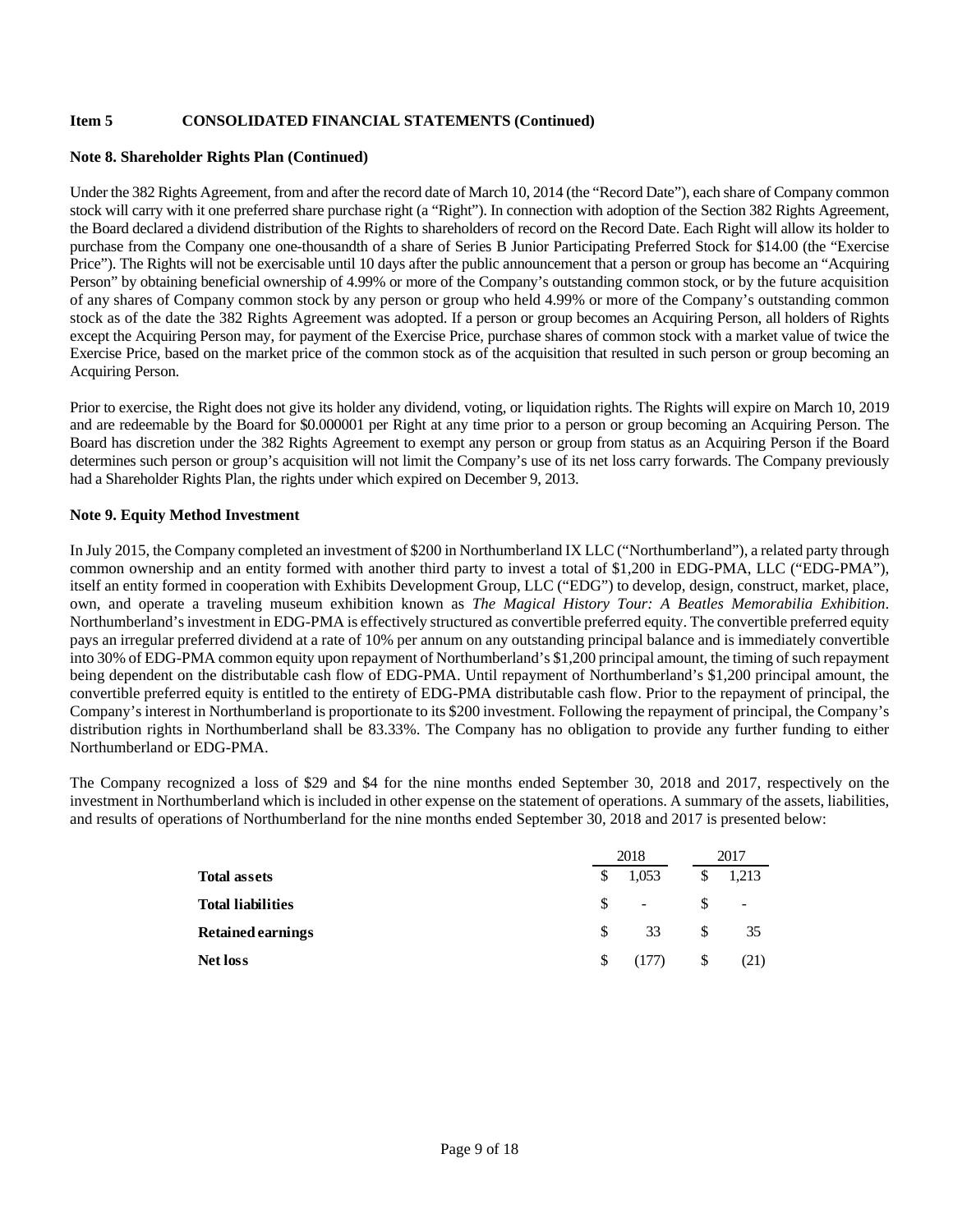#### **Note 10. Significant Accounting Policies**

**Revenue recognition:** In 2016, the Company began recognizing subscription service revenue derived from agreements the Company has entered into with resellers and direct end-users to provide remote monitoring, alerting and reporting services. With the addition of this new revenue stream, the Company now recognizes revenue from both hardware and subscription services.

*Hardware sales -* For all hardware sales, the Company has a binding purchase order from the customer. Revenue is recognized from the sale of products when the product is delivered to a common carrier for shipment and title transfers. Shipping and handling charges billed to customers are included in net sales, and shipping and handling costs incurred by the Company are included in cost of sales.

*Subscription service revenue -* Revenue from reseller and direct end-user agreements are recognized ratably over the term of the contract, which is typically one year of service. Each group has standard pricing with exceptions handled on a case by case basis which are not believed to materially impact the recognition of service revenue in total. Billing occurs quarterly for one year of service.

The Company does not generally accept returns but does provide a limited warranty. Sales and use taxes are reported on a net basis, excluding them from sales and cost of sales.

#### **Note 11. Financial Instruments**

**Marketable securities:** The Company's marketable equity securities have been classified and accounted for as available-for-sale. Management determines the appropriate classification of its investments at the time of purchase and reevaluates the classifications at each balance sheet date. The Company's marketable equity securities are carried at fair value, with unrealized gains and losses, net of taxes, reported as a component of accumulated other comprehensive income ("AOCI") in shareholders' equity, with the exception of unrealized losses believed to be other-than-temporary which are reported in earnings in the current period. The cost of securities sold is based upon the specific identification method.

**Fair value measurements:** The Company applies fair value accounting for all financial assets and liabilities and non-financial assets and liabilities that are recognized or disclosed at fair value in the financial statements on a recurring basis. The Company defines fair value as the price that would be received from selling an asset or paid to transfer a liability in an orderly transaction between market participants at the measurement date. When determining the fair value measurements for assets and liabilities, which are required to be recorded at fair value, the Company considers the principal or most advantageous market in which the Company would transact and the market-based risk measurements or assumptions that market participants would use to price the asset or liability, such as risks inherent in valuation techniques, transfer restrictions, and credit risk. Fair value is estimated by applying the following hierarchy, which prioritizes the inputs used to measure fair value into three levels and bases the categorization within the hierarchy upon the lowest level of input that is available and significant to the fair value measurement.

*Level 1* – Quoted prices in active markets for identical assets or liabilities.

*Level 2* – Observable inputs other than quoted prices in active markets for identical assets and liabilities, quoted prices for identical or similar assets or liabilities in inactive markets, or other inputs that are observable or can be corroborated by observable market data for substantially the full term of the assets or liabilities.

*Level 3* – Inputs that are generally unobservable and typically reflect management's estimate of assumptions that market participants would use in pricing the asset or liability.

The Company's valuation techniques used to measure the fair value of certain marketable equity securities were derived from quoted prices in active markets for identical assets or liabilities.

In accordance with the fair value accounting requirements, companies may choose to measure eligible financial instruments and certain other items at fair value. The Company has not elected the fair value option for any eligible financial instruments.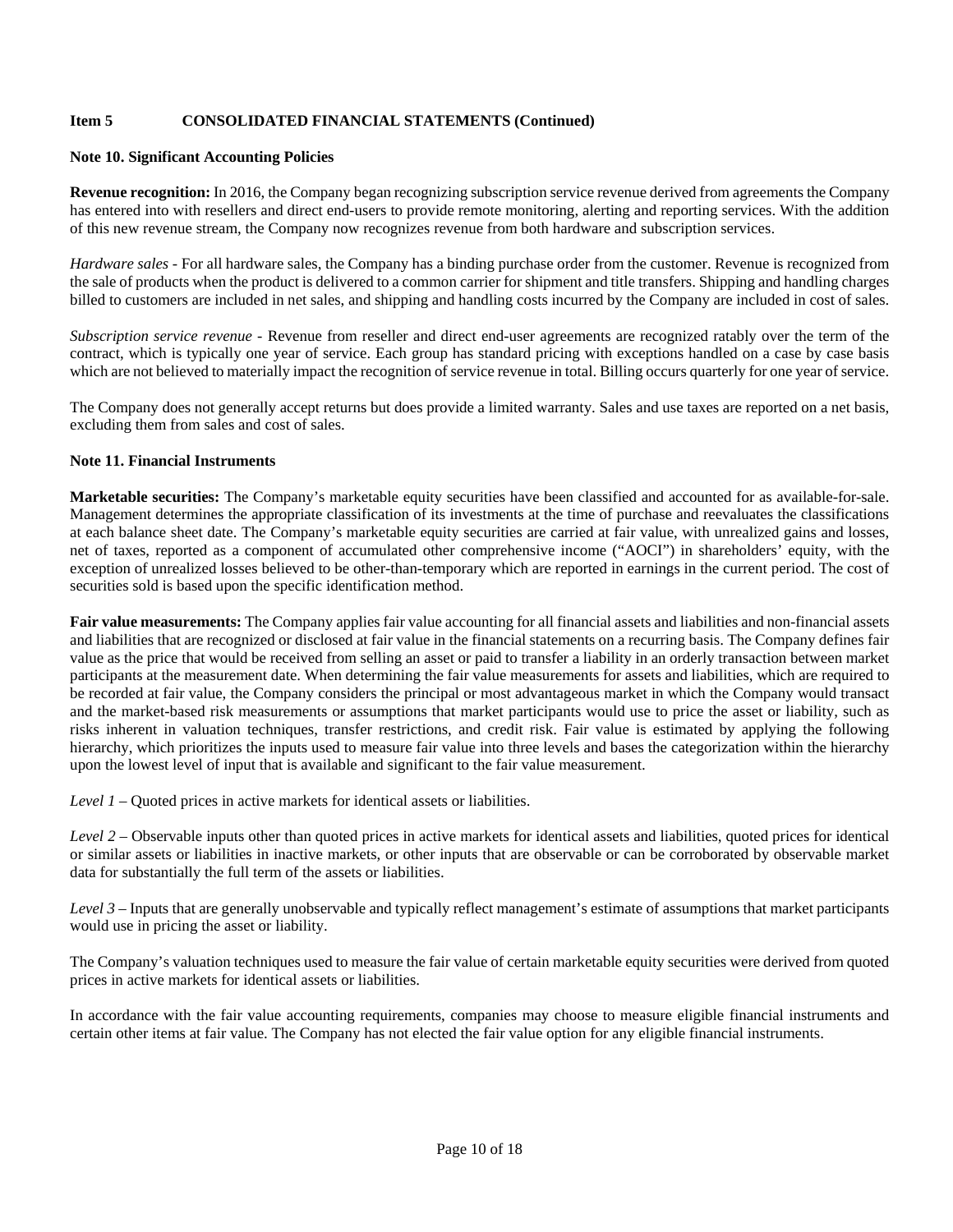#### **Note 11. Financial Instruments (Continued):**

**Cash, cash equivalents, and marketable securities:** The following table shows the Company's cash and available-for-sale securities' adjusted cost, gross unrealized gains, gross unrealized losses, and fair value by significant investment category recorded as cash and cash equivalents or short- or long-term marketable securities as of September 30, 2018 and December 31, 2017:

#### **WINLAND HOLDINGS CORPORATION CASH, CASH EQUIVALENTS, AND MARKETABLE SECURITIES**

(In Thousands) (unaudited)

|                                             |                         | As of September 30, 2018 |                            |                          |                             |                          |                   |       |                                        |     |                                                             |                          |                                                     |                          |
|---------------------------------------------|-------------------------|--------------------------|----------------------------|--------------------------|-----------------------------|--------------------------|-------------------|-------|----------------------------------------|-----|-------------------------------------------------------------|--------------------------|-----------------------------------------------------|--------------------------|
|                                             | <b>Adjusted</b><br>Cost |                          | <b>Unrealized</b><br>Gains |                          | <b>Unrealized</b><br>Losses |                          | <b>Fair Value</b> |       | Cash and<br>Cash<br><b>Equivalents</b> |     | <b>Short-Term</b><br><b>Marketable</b><br><b>Securities</b> |                          | Long-Term<br><b>Marketable</b><br><b>Securities</b> |                          |
| Cash                                        | S                       | 916                      | \$                         | $\overline{\phantom{a}}$ | <sup>\$</sup>               | $\overline{\phantom{a}}$ | \$                | 916   | S.                                     | 916 | \$                                                          | $\overline{\phantom{a}}$ | S                                                   | $\overline{\phantom{a}}$ |
| Level 1:<br>Investments, available for sale |                         | 170                      |                            | 13                       |                             | $\overline{\phantom{a}}$ |                   | 183   |                                        | ۰   |                                                             | 172                      |                                                     | 11                       |
| Total                                       |                         | 1,086                    |                            | 13                       | £.                          | ۰                        |                   | 1.099 |                                        | 916 |                                                             | 172                      |                                                     | 11                       |

|                                             | As of December 31, 2017 |       |                            |        |                             |        |                   |       |                                        |       |                                                             |                          |                                                     |  |
|---------------------------------------------|-------------------------|-------|----------------------------|--------|-----------------------------|--------|-------------------|-------|----------------------------------------|-------|-------------------------------------------------------------|--------------------------|-----------------------------------------------------|--|
|                                             | <b>Adjusted</b><br>Cost |       | <b>Unrealized</b><br>Gains |        | <b>Unrealized</b><br>Losses |        | <b>Fair Value</b> |       | Cash and<br>Cash<br><b>Equivalents</b> |       | <b>Short-Term</b><br><b>Marketable</b><br><b>Securities</b> |                          | Long-Term<br><b>Marketable</b><br><b>Securities</b> |  |
| Cash                                        |                         | 1,596 | \$                         | ٠      | S                           | $\sim$ | ъ                 | 1,596 | \$                                     | 1,596 | \$                                                          | $\overline{\phantom{a}}$ | S                                                   |  |
| Level 1:<br>Investments, available for sale |                         | 30    |                            | $\sim$ |                             | 3      |                   | 27    |                                        |       |                                                             | 27                       |                                                     |  |
| Total                                       |                         | 1,626 |                            | $\sim$ |                             |        |                   | 1,623 |                                        | 1,596 |                                                             | 27                       |                                                     |  |

Fair values were determined for each individual security in the investment portfolio. When evaluating an investment for other-thantemporary impairment the Company reviews factors such as the length of time and extent to which fair value has been below its cost basis, the financial condition of the issuer and any changes thereto, the Company's intent to sell, or whether it is more likely than not it will be required to sell the investment before recovery of the investment's cost basis. As of September 30, 2018, the Company does not consider any of its investments to be other-than-temporarily impaired. The balance included as a long-term marketable security has been classified as long-term as it is the company's intent to hold the investment for greater than one year, though the actual length of time that the security may be held could be different.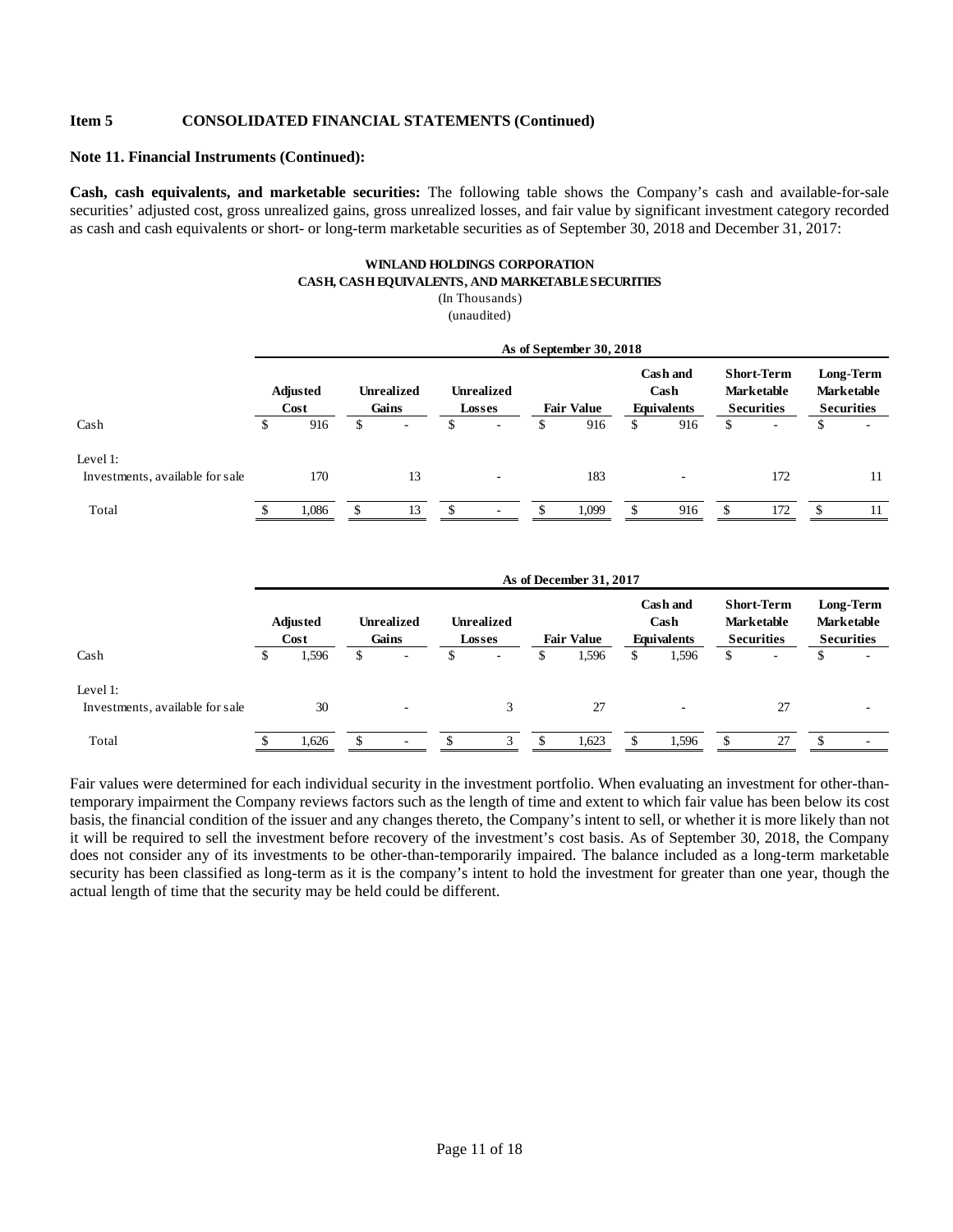## **Note 12. Other Income (Expense)**

Other income (expense) consisted of the following for the three and nine months ended September 30, 2018 and 2017 (in thousands):

|                         | For the Three Months Ended September 30, |                |      |      |   | For the Nine Months Ended September 30, |      |     |  |  |  |
|-------------------------|------------------------------------------|----------------|------|------|---|-----------------------------------------|------|-----|--|--|--|
|                         |                                          | 2018           | 2017 |      |   | 2018                                    | 2017 |     |  |  |  |
| Northumberland (Note 9) |                                          | (15)           | S    | (20) | S | (29)                                    | S    | (4) |  |  |  |
| Other                   |                                          | $\bf(1)$       |      |      |   |                                         |      | 2   |  |  |  |
| Interest income         |                                          | 2              |      |      |   |                                         |      |     |  |  |  |
| Marketable securities   |                                          | 35             |      |      |   | 35                                      |      |     |  |  |  |
| Rights to payment       |                                          | $\blacksquare$ |      | 10   |   |                                         |      | 10  |  |  |  |
| Other income (expense)  |                                          | 21             |      |      |   |                                         |      |     |  |  |  |

#### **Note 13. Segment Reporting**

Effective January 1, 2018, the Company began reporting results of operations by two unique reportable segments, Winland Electronics, Inc. ("Winland Electronics") and Winland Capital Corporation ("Winland Capital Corp.").

Winland Electronics is an industry leader in critical condition monitoring devices. Products including EnviroAlert, WaterBug, and TempAlert are designed in-house to monitor critical conditions for industries including health and medical, grocery and food services, commercial and industrial, as well as agriculture and residential. Winland Electronics' products are compatible with any hardwired or wireless alarm system and are available through distributors worldwide. Winland Electronics offers a critical-environment monitoring solution called INSIGHT, an automated, cloud-based platform that provides early alerting, reporting, and logging services designed to ensure regulatory compliance.

Winland Capital Corp. is the holding company for the Company's investment operations and includes wholly-owned subsidiaries Winland Credit Partners LLC ("Winland Credit") and Winland Capital Management LLC ("Winland Capital").

Included in the net assets for Winland Capital Corp. as of September 30, 2018 is \$176 related to the Company's equity method investment in Northumberland. For the nine months September 30, 2018 the Company recognized a loss of (\$29) for the equity method investment in Northumberland. Included in the net assets for Winland Electronics as of September 30, 2017 is \$202 related to the Company's equity method investment in Northumberland. For the nine months September 30, 2017 the Company recognized a loss of (\$4) for the equity method investment in Northumberland.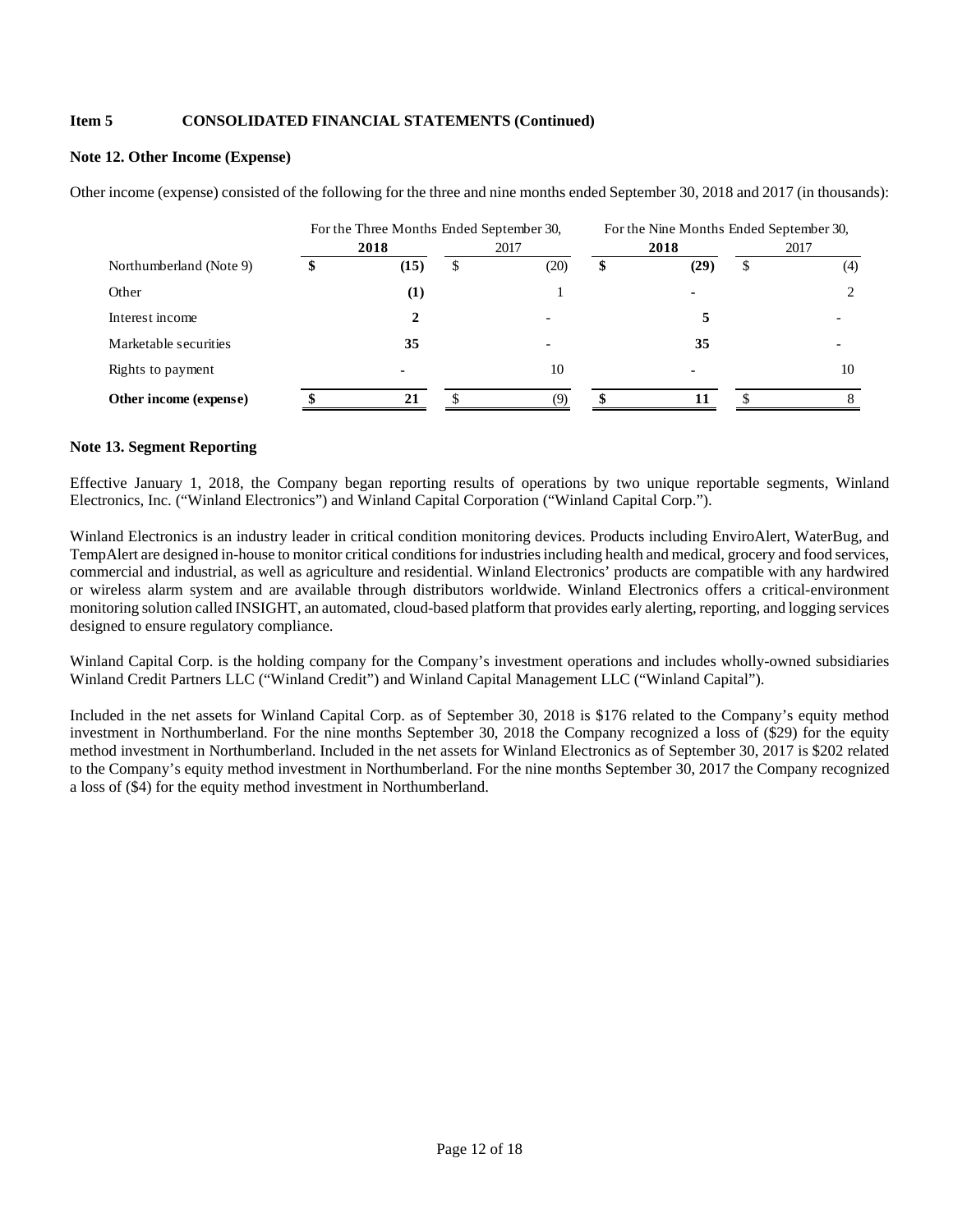**Note 13. Segment Reporting (Continued):**

# **WINLAND HOLDINGS CORPORATION SEGMENT REPORTING**

(\$ in Thousands) (unaudited)

|                                       | Winland<br>Electronics,<br>Inc. |       | Winland<br>Capital Corp. |                          | Other |    | Total          |
|---------------------------------------|---------------------------------|-------|--------------------------|--------------------------|-------|----|----------------|
| Three months ended September 30, 2018 |                                 |       |                          |                          |       |    |                |
| Equity method investment              | \$                              |       | \$                       | 176                      | \$    |    | \$<br>176      |
| Total assets                          |                                 | 2,113 |                          | 814                      |       | 59 | 2,986          |
| Net sales                             |                                 | 915   |                          |                          |       |    | 915            |
| Depreciation                          |                                 | 4     |                          |                          |       |    | $\overline{4}$ |
| Equity method investment loss         |                                 |       |                          | (15)                     |       |    | (15)           |
| Income (loss) before taxes            |                                 | 83    |                          | (19)                     |       | 35 | 99             |
| Income tax expense                    |                                 |       |                          |                          |       |    |                |
| Three months ended September 30, 2017 |                                 |       |                          |                          |       |    |                |
| Equity method investment              | \$                              | 202   | \$                       |                          | \$    |    | \$<br>202      |
| Total assets                          |                                 | 2,680 |                          |                          |       |    | 2,680          |
| Net sales                             |                                 | 830   |                          |                          |       |    | 830            |
| Depreciation                          |                                 | 4     |                          |                          |       |    | $\overline{4}$ |
| Equity method investment loss         |                                 | (20)  |                          |                          |       |    | (20)           |
| Income before taxes                   |                                 | 59    |                          |                          |       |    | 59             |
| Income tax expense                    |                                 |       |                          |                          |       |    |                |
| Nine months ended September 30, 2018  |                                 |       |                          |                          |       |    |                |
| Equity method investment              | \$                              |       | \$                       | 176                      | \$    |    | \$<br>176      |
| Total assets                          |                                 | 2,113 |                          | 814                      |       | 59 | 2,986          |
| Net sales                             |                                 | 2,952 |                          | $\overline{\phantom{a}}$ |       |    | 2,952          |
| Depreciation                          |                                 | 12    |                          | $\overline{a}$           |       |    | 12             |
| Equity method investment loss         |                                 |       |                          | (29)                     |       |    | (29)           |
| Income (loss) before taxes            |                                 | 178   |                          | (41)                     |       | 35 | 172            |
| Income tax expense                    |                                 |       |                          |                          |       |    |                |
| Nine months ended September 30, 2017  |                                 |       |                          |                          |       |    |                |
| Equity method investment              | \$                              | 202   | \$                       |                          | \$    |    | \$<br>202      |
| Total assets                          |                                 | 2,680 |                          |                          |       |    | 2,680          |
| Net sales                             |                                 | 2,702 |                          |                          |       |    | 2,702          |
| Depreciation                          |                                 | 13    |                          |                          |       |    | 13             |
| Equity method investment loss         |                                 | (4)   |                          |                          |       |    | (4)            |
| Income before taxes                   |                                 | 206   |                          |                          |       |    | 206            |
| Income tax expense                    |                                 |       |                          |                          |       |    |                |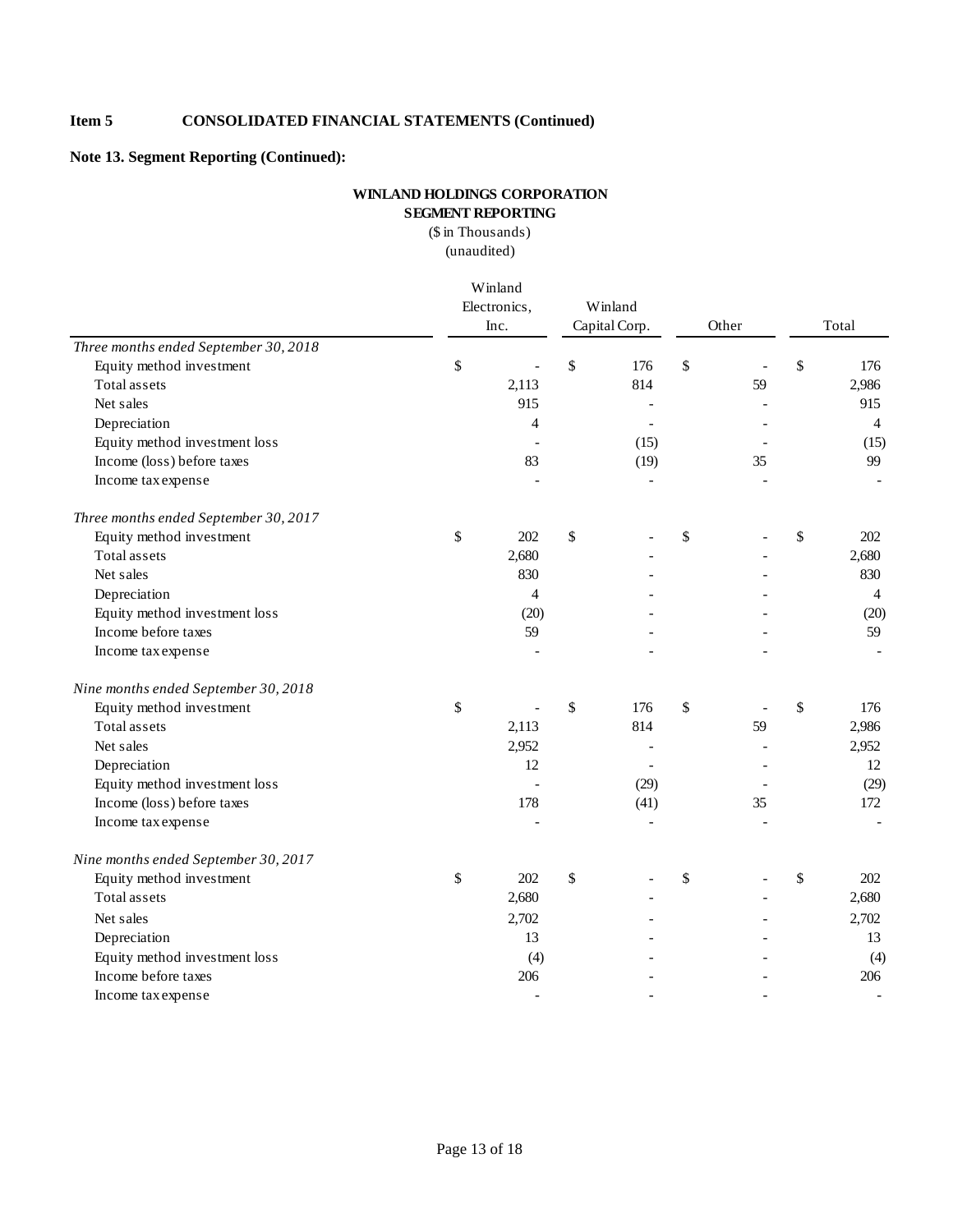#### **Note 14. Investments**

Winland Credit invested \$351 in rights to payment during the nine months ended September 30, 2018. Winland Credit received proceeds of \$32 in rights to payment during the nine months ended September 30, 2018.

Winland Capital invested \$42 in a secured promissory note during the nine months ended September 30, 2018. Repayments of \$5 were recognized during the nine months ended September 30, 2018. As of September 30, 2018, \$8 was due in the twelve months following September 30, 2018 and \$29 due thereafter.

#### **Item 6 Nature of the Issuer's Business**

#### **A. A Description of the Issuer's Business Operations:**

Winland is the holding company for Winland Electronics and Winland Capital Corp., both wholly-owned subsidiaries of the Company. Winland Electronics is an industry leader in critical condition monitoring devices. Products including EnviroAlert, WaterBug, and TempAlert are designed in-house to monitor critical conditions for industries including health and medical, grocery and food services, commercial and industrial, as well as agriculture and residential. Winland Electronics' products are compatible with any hardwired or wireless alarm system and are available through distributors worldwide. Winland Electronics offers a criticalenvironment monitoring solution called INSIGHT, an automated, cloud-based platform that provides early alerting, reporting, and logging services designed to ensure regulatory compliance. Winland Capital Corp. is the holding company for the Company's investment operations and includes wholly-owned subsidiaries Winland Credit and Winland Capital. The Company continues to explore various alternatives to enhance shareholder value that utilize the expertise of management and the Board of Directors. Such alternatives may include establishing new ventures, acquiring existing businesses, and other investment opportunities, including investments in private credit, various rights to payment (including bankruptcy claims), and marketable securities. The Company is headquartered in Mankato, MN.

#### **B. Date and State of Incorporation**:

Issuer is a Corporation incorporated in the State of Minnesota in 1972.

#### **C. The Issuer's Primary SIC Code:**

| SIC Code          | 3823   |
|-------------------|--------|
| <b>NAICS</b> Code | 334513 |

#### **D. The Issuer's Fiscal Year End Date:**

Fiscal year end is December 31st

#### **E. Principal Products or Services, and Their Market:**

Winland Electronics provides a line of proprietary critical condition monitoring products to the security industry through distribution to dealers and integrators. In most cases, these products are manufactured to protect against loss of assets due to damage from water, excess humidity, extremes of temperature and loss of power. Winland holds federal trademark registrations for marks used in its business as follows: WATERBUG, TEMP ALERT, and ENVIROALERT. Winland offers a critical-environment monitoring solution called Insight that is an automated, cloud-based platform that provides early alerting, reporting and logging, that ensures regulatory compliance. Insight is available through a reseller network or directly from Winland. Winland Capital Corp. is the holding company for the Company's investment operations and includes whollyowned subsidiaries Winland Credit and Winland Capital. The investment operations include investments in private credit and public and private securities.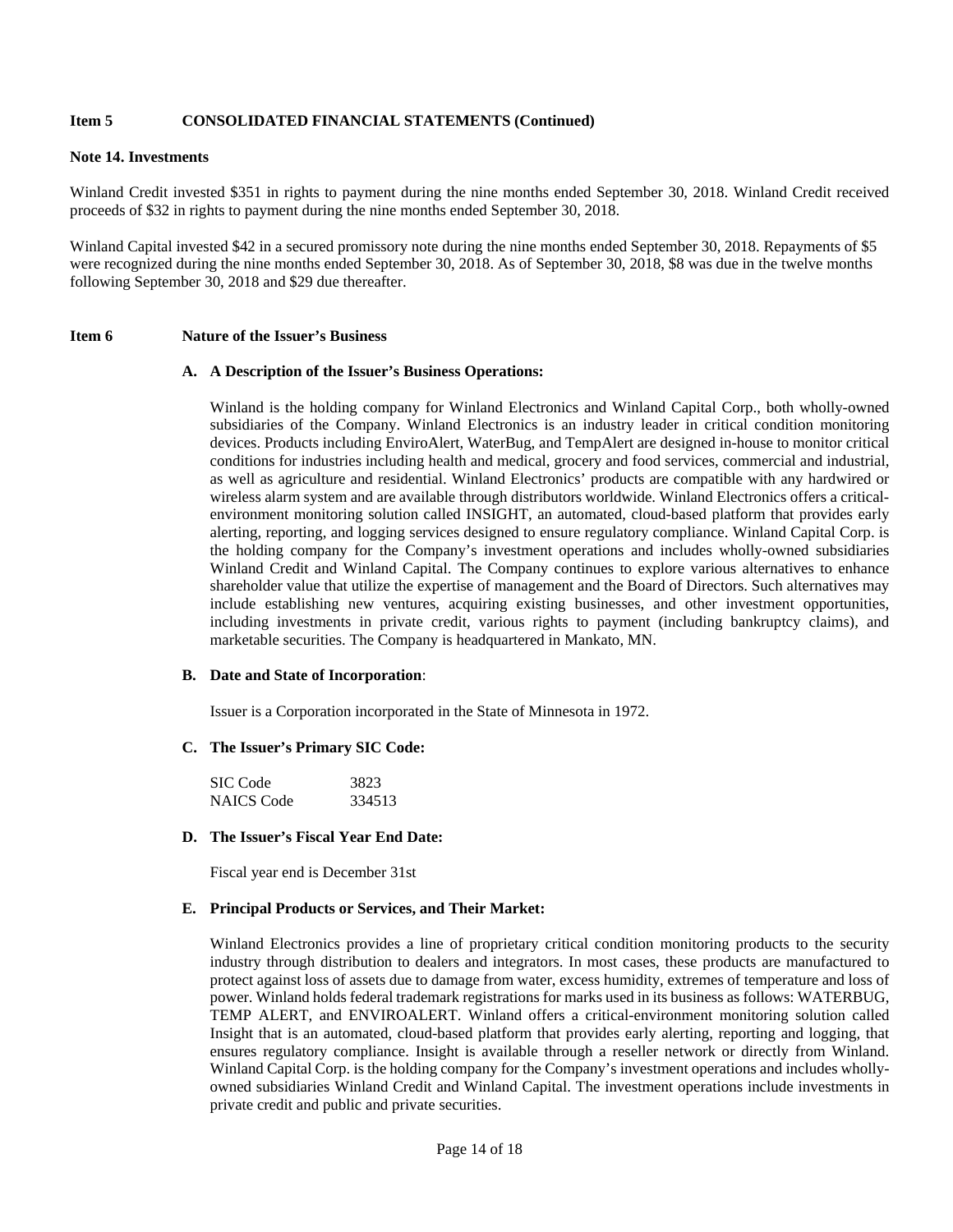# **Item 7 Issuer's Facilities**

The Company currently occupies 1,924 square feet of office space at 1950 Excel Drive, Mankato, MN which is leased on a month-to-month basis from Nortech Systems, Incorporated. The property is in good condition and suitable for the Company's current use.

#### **Item 8 Officers, Directors and Control Persons**

#### **A. Names of Officers, Directors and Control Persons.**

| Name of Director/Officer | Age | Current Position with Winland Holdings Corp. | Director Since |
|--------------------------|-----|----------------------------------------------|----------------|
| Thomas Braziel           | 34  | Co-Chairman and Co-Chief Executive Officer   | 2013           |
| Matthew D. Houk          | 37  | Co-Chairman and Co-Chief Executive Officer   | 2013           |
| Brian D. Lawrence        | 48  | President and Chief Financial Officer        | n/a            |
| Lorin E. Krueger         | 62  | Director                                     | 1983           |
| Thomas J. Brady          | 54  | <b>Director</b>                              | 2008           |
| Murray Stahl             | 64  | Director                                     | 2015           |

#### Name of Control Person

FRMO Corp., which acquired greater than 5% of the Company's outstanding common stock on November 14, 2014. Murray Stahl, Chairman and Chief Executive Officer and an owner of more than 5% of FRMO Corp., is designated as the control person.

B.E. Capital Management LP and B.E. Capital Partners LLC, which acquired greater than 5% of the Company's outstanding common stock on November 29, 2012. Thomas Braziel is designated as the control person.

Matthew D. Houk, who acquired greater than 5% of the Company's outstanding common stock on October 9, 2012.

David B. Houk, who acquired greater than 5% of the Company's outstanding common stock on December 5, 2013.

# **B. Legal – Disclaimer History**

1. A conviction in a criminal proceeding or named as a defendant in a pending criminal proceeding (excluding traffic violations and other misdemeanor offenses); *None.* 

2. The entry of an order, judgment, or decree, not subsequently reversed, suspended or vacated, by a court of competent jurisdiction that permanently or temporarily enjoined, barred, suspended or otherwise limited such person's involvement in any type of business, securities, commodities, or banking activities; *None.* 

3. A finding or judgment by a court of competent jurisdiction (in a civil action), the SEC, the CFTC, or a state securities regulator of a violation of federal or state securities or commodities law, which finding or judgment has not been reversed, suspended, or vacated; or *None.* 

4. The entry of an order by a self-regulatory organization that permanently or temporarily barred, suspended or otherwise limited such person's involvement in any type of business or securities activities. *None.*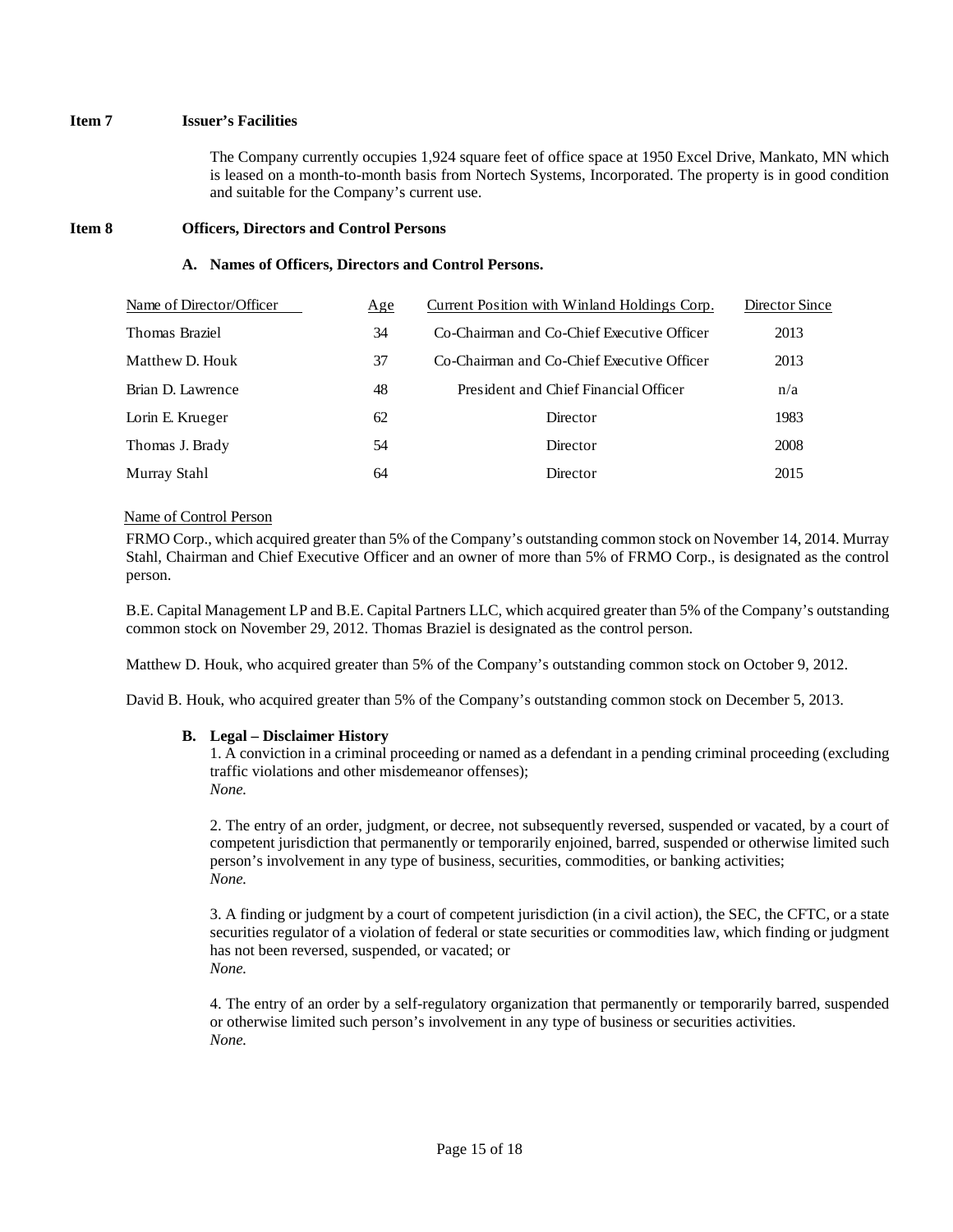#### **C. Beneficial Shareholders**

The following table provides information as of October 29, 2018 concerning the beneficial ownership of our common stock by (i) the persons known by us to own more than 5% of our outstanding common stock, (ii) each of our directors, (iii) the named executive officers and (iv) all current executive officers and directors as a group. Except as otherwise indicated, the persons named in the table have sole voting and investment power with respect to all shares of common stock owned by them. As of October 29, 2018, there were 3,789,522 shares of our common stock issued and outstanding.

| Name (and Address of 5%)             | Number of Shares       |     | Percent        |  |
|--------------------------------------|------------------------|-----|----------------|--|
| Owner) or Identity of Group          | Beneficially Owned (1) |     | of Class $(1)$ |  |
| Thomas Braziel                       | 578,874                | (2) | 15.30%         |  |
| FRMO Corp.                           | 568,428                | (3) | 15.00%         |  |
| Matthew D. Houk                      | 477,799                | (4) | 12.60%         |  |
| David B. Houk                        | 195,238                | (5) | 5.20%          |  |
| Lorin E. Krueger                     | 132,179                | (6) | 3.50%          |  |
| Thomas J. Brady                      | 75,798                 | (7) | 2.00%          |  |
| All Executive Officers and Directors |                        |     |                |  |
| as a Group (6 Individuals)           | 1.833.078              | (8) | 48.40%         |  |
|                                      |                        |     |                |  |

- (1) Under the rules of the SEC, shares not actually outstanding are deemed to be beneficially owned by an individual if such individual has the right to acquire the shares within 60 days. Pursuant to such SEC Rules, shares deemed beneficially owned by virtue of an individual's right to acquire them are also treated as outstanding when calculating the percent of the class owned by such individual and when determining the percent owned by any group in which the individual is included.
- (2) According to Thomas Braziel, as of September 30, 2018, B.E. Capital Management LP, B.E. Capital Partners LLC, Thomas Braziel and David Earls, beneficially own the shares which Mr. Braziel who has sole power to vote or to dispose of such shares. The address for B.E. Capital Partners LLC is 15 East 67th Street, 6th Floor, New York, NY 10065.
- (3) According to Murray Stahl, as of September 30, 2018, the shares are beneficially owned by FRMO Corp., which has sole power to vote or to dispose of such shares. Murray Stahl, Chairman and Chief Executive Officer and an owner of more than 5% of FRMO Corp., is designated as the control person. The address for FRMO Corp. is One North Lexington Ave., Suite 12C, White Plains, NY 10601.
- (4) According to Matthew D. Houk, as of September 30, 2018, he beneficially owns and has sole power to vote or to dispose of such shares. The address for Matthew D. Houk is c/o Horizon Kinetics LLC, 470 Park Avenue South, 4th Floor, New York, NY 10016.
- (5) According to David B. Houk, as of September 30, 2018, he beneficially owns and has sole power to vote or to dispose of such shares. The address for David B. Houk is P.O. Box 22145, Louisville, Kentucky 40252.
- (6) Includes 41,000 shares which may be purchased by Mr. Krueger upon exercise of currently exercisable options.
- (7) Includes 2,155 shares held by Mr. Brady's spouse and 51,000 shares which may be purchased by Mr. Brady upon exercise of currently exercisable options.
- (8) Includes 92,000 shares which may be purchased by the executive officer and directors upon exercise of currently exercisable options.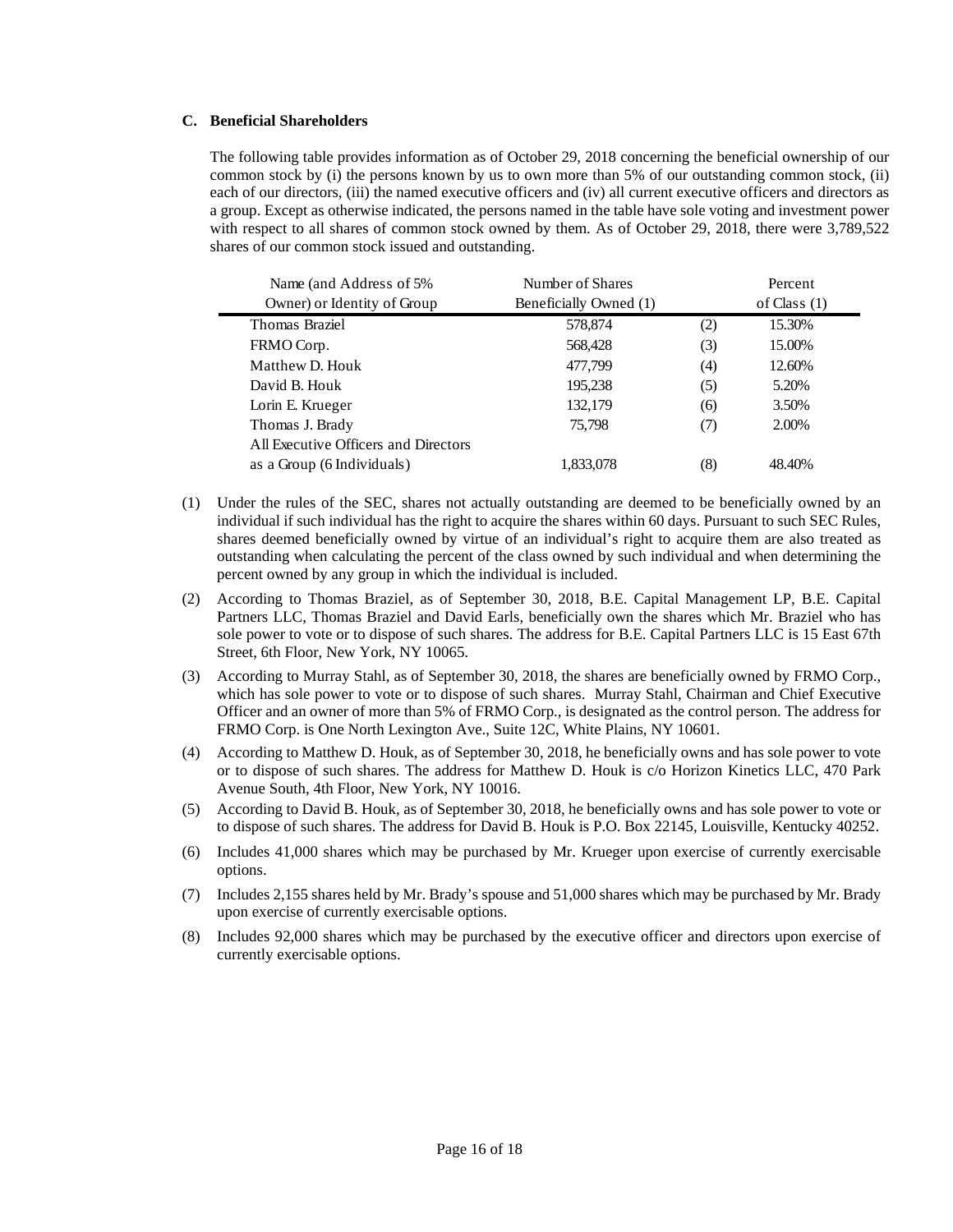# **Item 9 Third Party Providers**

The name, address, telephone number and email address of each of the following outside providers that advise the issuer on matters relating to the operations, business development and disclosure:

#### **1. Counsel:**

Fredrikson & Byron, P.A. Suite 4000 200 South Sixth Street Minneapolis, MN 55402-1425 Phone: (612) 492-7000

# **2**. **Accountant or Auditor:**

 Baker Tilly Virchow Krause, LLP 225 South Sixth Street Suite 2300 Minneapolis, MN 55402-4661 Phone: (612) 876-4802